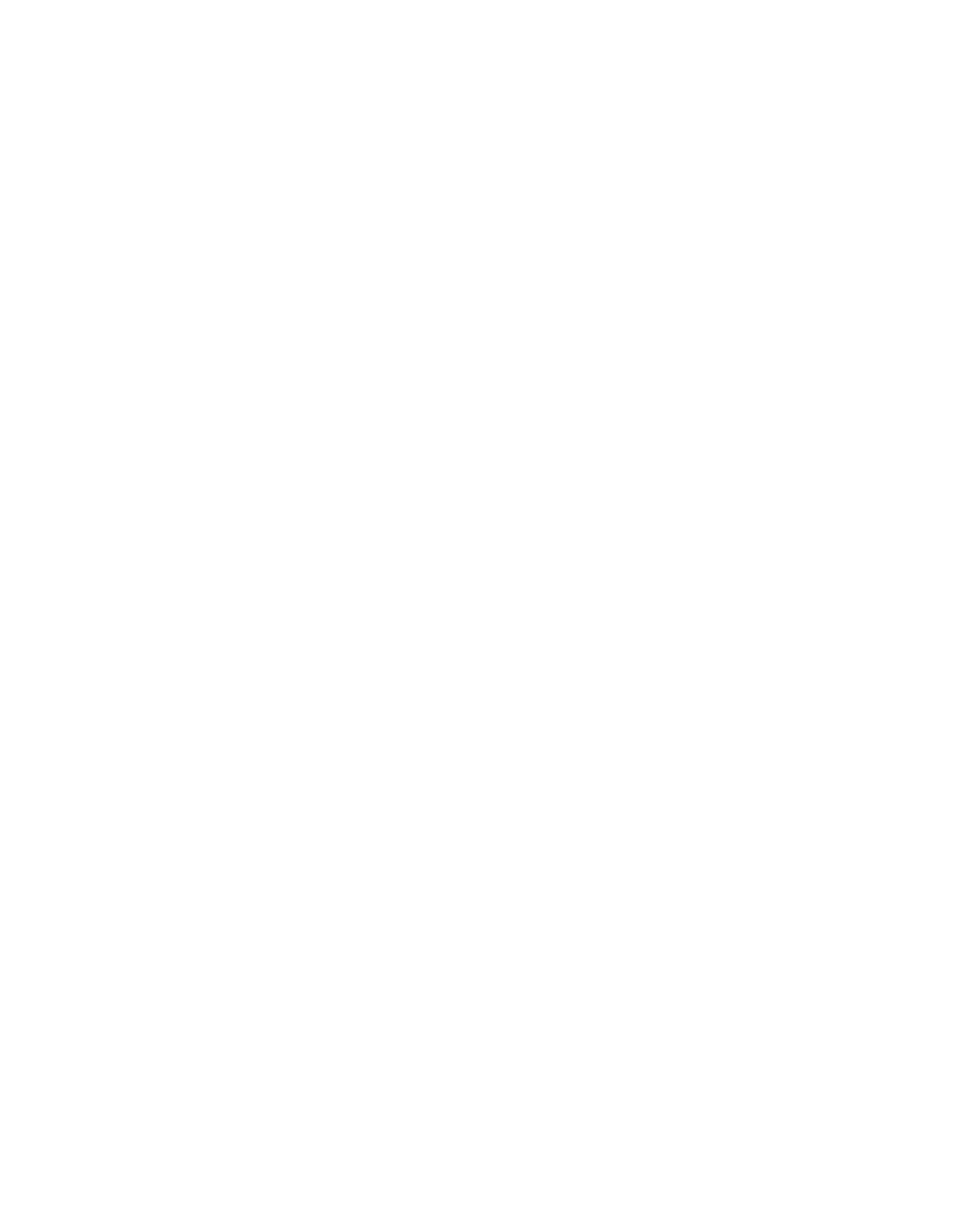

# **ROYAL CANADIAN AIR CADETS**

# **PROFICIENCY LEVEL ONE INSTRUCTIONAL GUIDE**



# **EO M129.01 – RECITE THE PHONETIC ALPHABET AND NUMBERS**

Total Time: 30 min

# **PREPARATION**

Resources needed for the delivery of this lesson are listed in the lesson specification located in A-CR-CCP-801/ PG-001, *Proficiency Level One Qualification Standard and Plan*, Chapter 4. Specific uses for said resources are identified throughout the instructional guide within the TP for which they are required.

Review the lesson content and become familiar with the material prior to delivering the lesson.

## **PRE-LESSON ASSIGNMENT**

Nil.

## **APPROACH**

An interactive lecture was chosen for TP 1 as it orients the cadets to identify the phonetic alphabet and numbers, generates interest and presents basic information.

A game was chosen for TP 2 as it is a fun and challenging way to review the material and have the cadets practice the skills.

## **INTRODUCTION**

## **REVIEW**

Nil.

## **OBJECTIVES**

By the end of this lesson the cadets shall have recited the phonetic alphabet and numbers.

#### **IMPORTANCE**

It is important to know how to properly use the phonetic alphabet and numbers while communicating over a radio. This skill mitigates any potential confusion when speaking over a radio. Real danger can occur from misinterpretation of messages. Cadets will use this skill during familiarization flying, airport operations activities and aircrew survival training.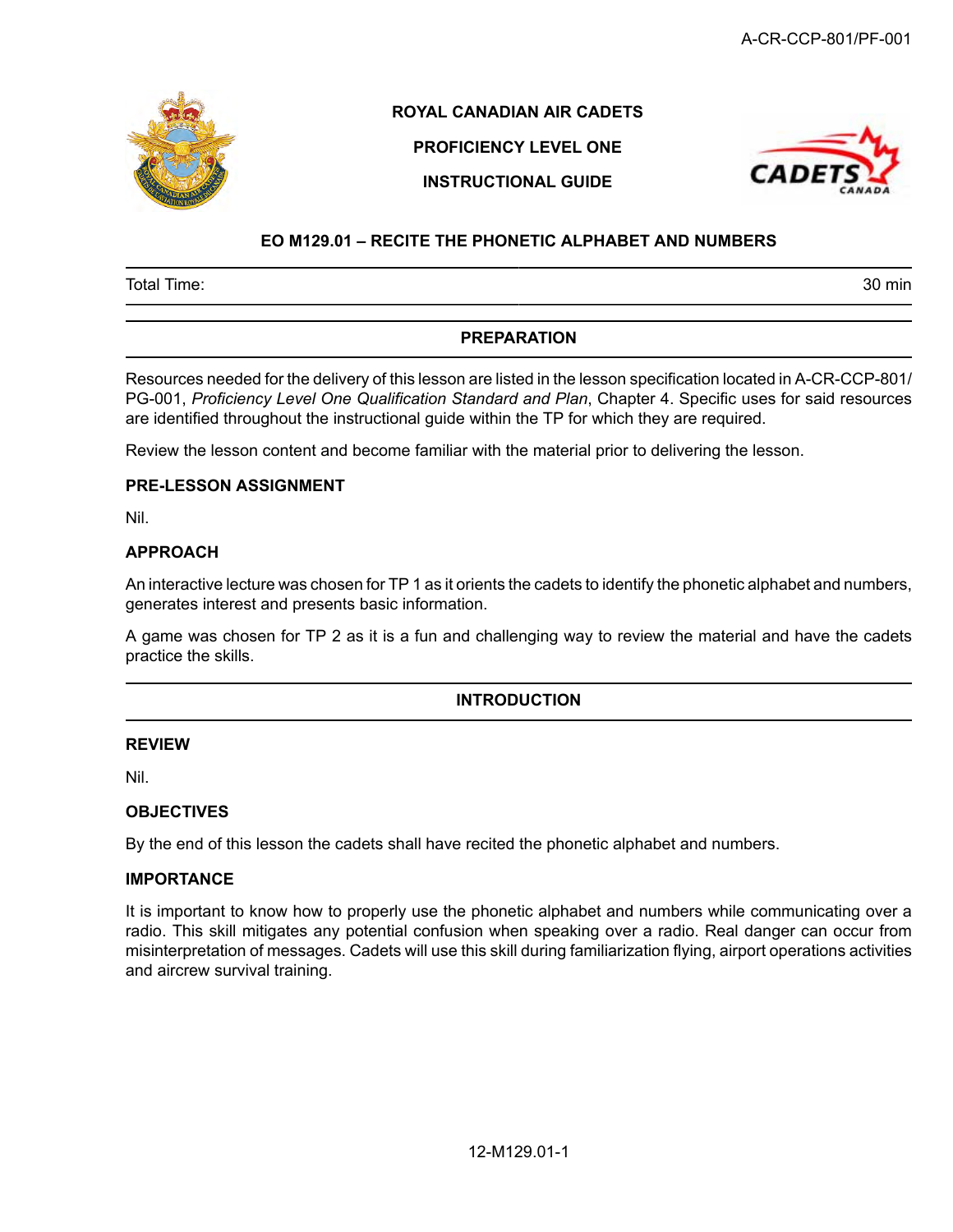|  | <b>Teaching Point 1</b> |  |
|--|-------------------------|--|

#### **Teaching Point 1 Describe the phonetic alphabet and identify the phonetic numbers.**

Time: 10 min Method: Interactive Lecture Communication of the Method: Interactive Lecture

# **PHONETIC ALPHABET**

The phonetic alphabet is used because letters that sound similar might be confused when said over a radio. An example of similar sounding letters is 'M' and 'N'. Therefore, each letter of the alphabet is associated with a word that is easily understood over the radio.

The phonetic alphabet is as follows:

- $\bullet$   $A Alpha.$
- $\bullet$  B Bravo.
- $C -$ Charlie.
- D Delta.
- $\bullet$   $E Echo.$
- $\bullet$   $F$  Foxtrot.
- $\bullet$   $G -$  Golf.
- $H Hotel.$
- I – India.
- $\bullet$   $J -$  Juliet.
- $\bullet$   $K -$  Kilo.
- $\bullet$  L Lima.
- $M Mike$ .
- N November.
- O– Oscar.
- $\bullet$   $P -$  Papa.
- Q Quebec.
- R Romeo.
- S Sierra.
- $\bullet$  T Tango.
- U Uniform.
- $V Victor.$
- W Whiskey.
- $X X$ -Ray.
- Y Yankee.
- $\bullet$   $7 7$ ulu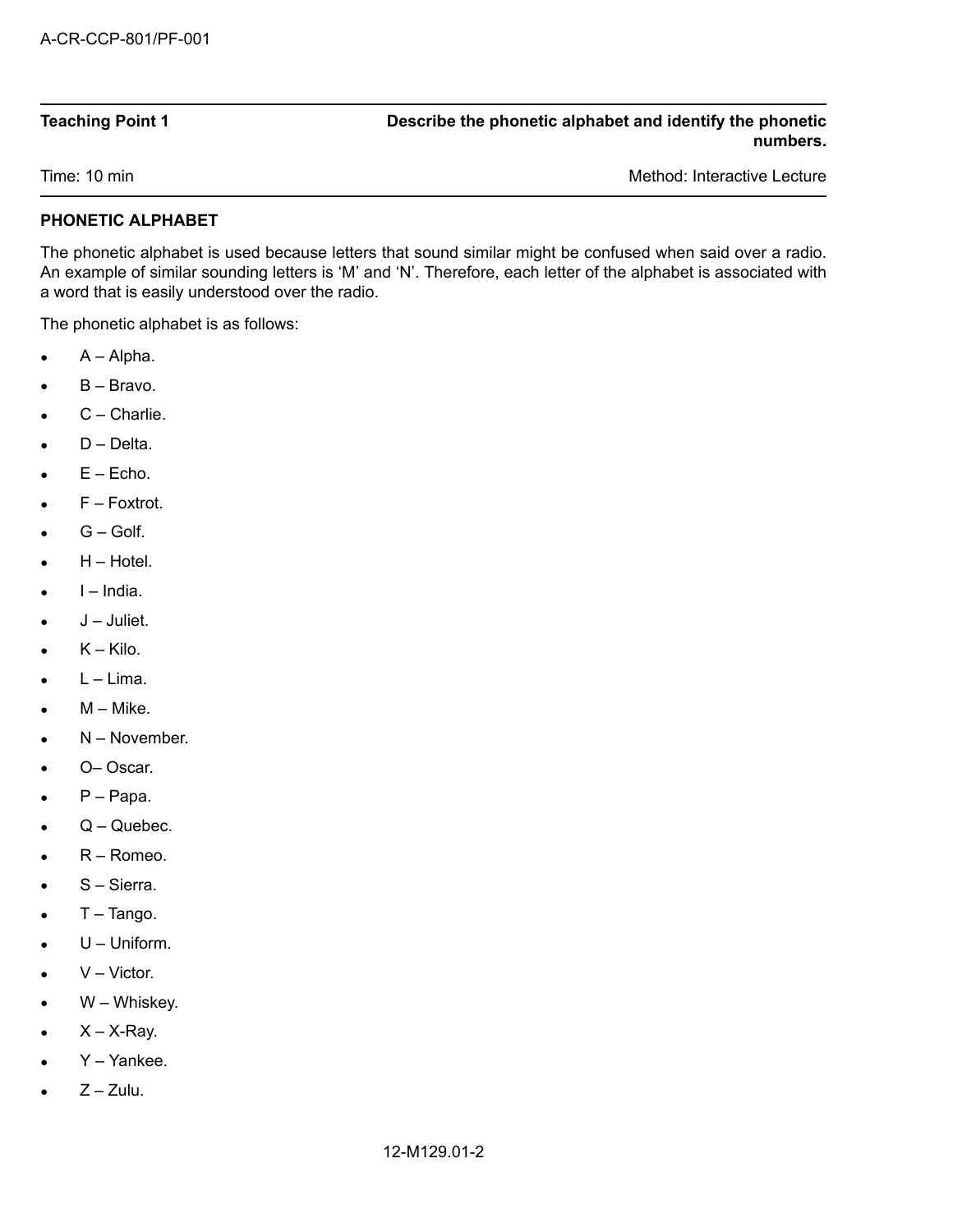Use of the phonetic alphabet can be heard on a familiarization flight when the pilot communicates the aircraft's call letters to the tower.

# **PHONETIC NUMBERS**

Phonetic numbers are used to avoid misunderstandings when using radio communication. Numbers are enunciated in the following manner:

- $\bullet$  0 Zee-ro.
- $\bullet$  1 Wun.
- $\bullet$  2 Too.
- $3 -$ Tree.
- $4 -$  Fow-er.
- $5 -$  Fife.
- $\bullet$  6 Six.
- $\bullet$  7 Seven.
- $8 Air$
- $9 -$  Nin-er.

Numbers are always spoken as single digits, except for whole thousands. For example, 5 280 would be spoken "fife too ait zee-ro" and 5 000 would be spoken "fife tou-sand."

Symbols are spoken as words over the radio; eg. the word decimal, pronounced "day-see-mal", is used where there is a number with a decimal point.

Air traffic controllers use phonetic numbers to communicate to pilots what runway to use when taking off and landing.

### **CONFIRMATION OF TEACHING POINT 1**

#### **QUESTIONS:**

- Q1. Why is the phonetic alphabet used?
- Q2. How is "Y" pronounced using the phonetic alphabet?
- Q3. How is the number four pronounced?

#### **ANTICIPATED ANSWERS:**

- A1. To avoid confusion between letters that sounds alike.
- A2. Yankee.
- A3. Fow-er.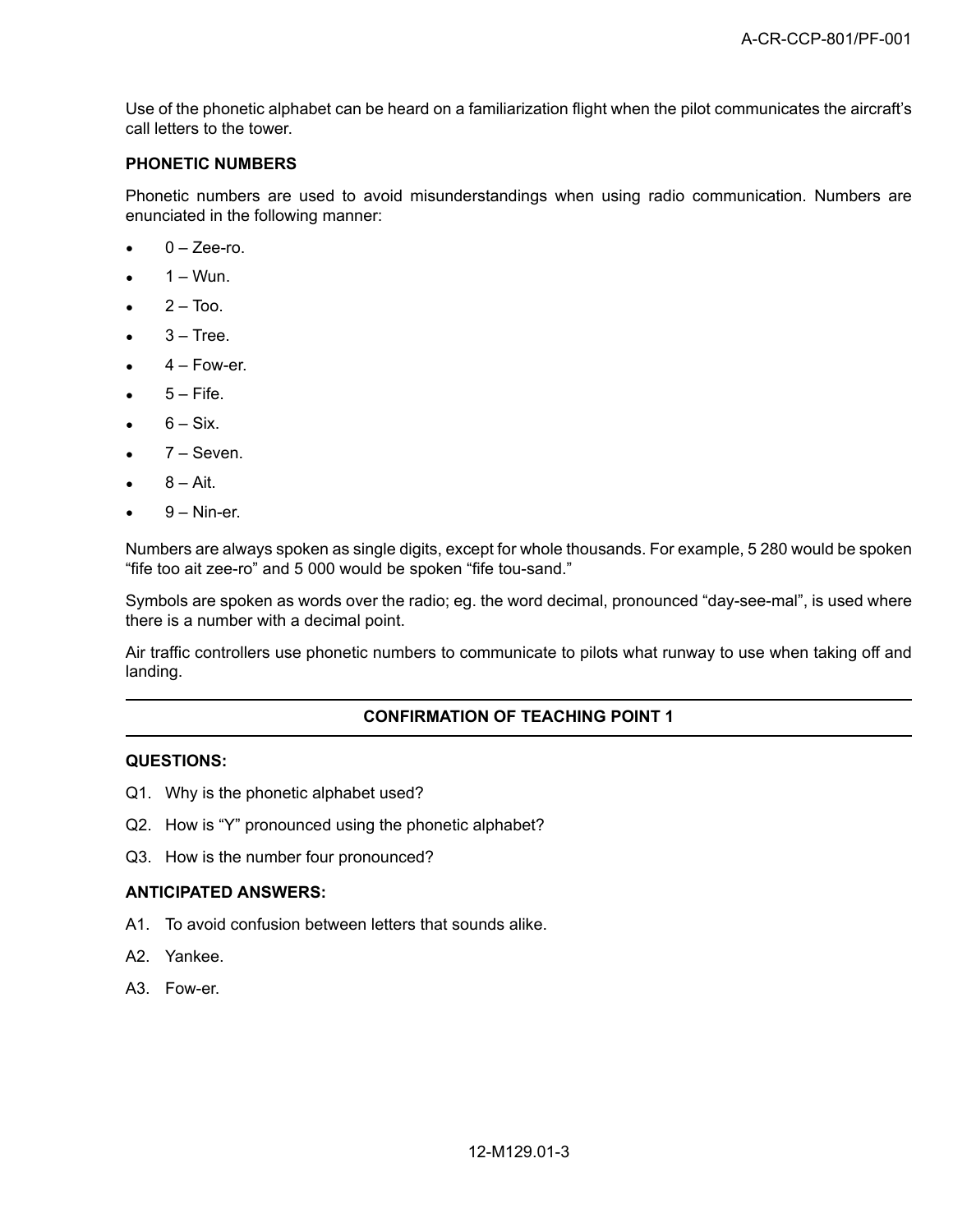## **Teaching Point 2 Conduct games where the cadets use the phonetic alphabet and numbers.**

Time: 15 min Method: Game

## **ACTIVITY**

Time: 5 min

# **OBJECTIVE**

The objective of this game is for cadets to spell out their name using the phonetic alphabet and numbers.

## **RESOURCES**

- Whiteboard, and
- Whiteboard markers.

# **ACTIVITY LAYOUT**

Nil.

# **ACTIVITY INSTRUCTIONS**

- 1. Divide the class into two groups.
- 2. Alternating groups, have each cadet spell their first and last name using the phonetic alphabet.
- 3. Give each cadet a number to pronounce.
- 4. For each cadet that spells their name correctly and provides the correct pronunciation for the number, give the group two points (one point for their name and one point for the number).
- 5. The group with the most points wins the game.

## **SAFETY**

Nil.

**ACTIVITY**

Time: 10 min

## **OBJECTIVE**

The objective of this game is to solve hangman words and phrases by asking for the letters and numbers phonetically.

## **RESOURCES**

- Whiteboard, and
- Whiteboard markers.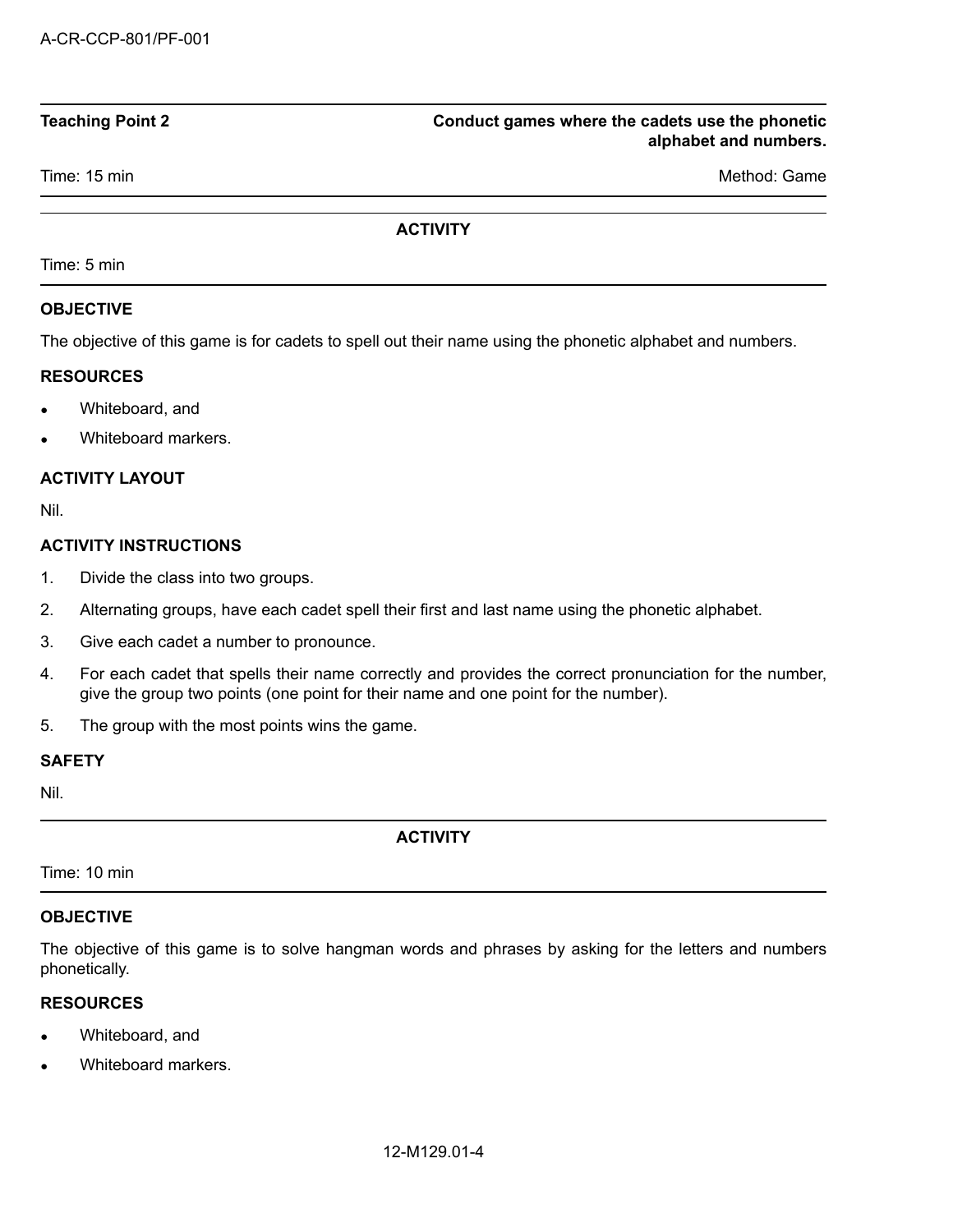# **ACTIVITY LAYOUT**

Provide the cadets with a classroom or training area with a whiteboard placed visible to all the cadets.

#### **ACTIVITY INSTRUCTIONS**

- 1. Divide the class into two groups.
- 2. Choose a word or phase and write the number of blanks on the whiteboard (incorporate numbers into the word or phrase, eg. Mission Impossible 3).
- 3. Draw the frame for the man to be hung on.
- 4. Alternating groups, have each group choose a letter or number phonetically.
- 5. If the letter or number is in the word or phrase, write it in the proper blank.
- 6. If the letter is not in the word or phrase, draw the head on the frame and write the letter on the board so it does not get chosen again.
- 7. Continue drawing the head, body, arms, legs and feet each time a letter is not present in the word or phrase.
- 8. The first group to guess the word or phrase wins.
- 9. If the man is completely drawn before the word or phrase is guessed, both groups lose.
- 10. Repeat steps 3 to 9.

#### **SAFETY**

Nil.

## **END OF LESSON CONFIRMATION**

The cadets' participation in the games will serve as the confirmation of this lesson.

## **CONCLUSION**

#### **HOMEWORK / READING / PRACTICE**

Nil.

#### **METHOD OF EVALUATION**

Nil.

#### **CLOSING STATEMENT**

Knowledge of the proper way to use the phonetic alphabet and numbers is essential to ensure radio messages are transmitted and understood. This knowledge ensures the proper use of voice procedures during familiarization flying, airport operations activities and aircrew survival training.

#### **INSTRUCTOR NOTES / REMARKS**

Nil.